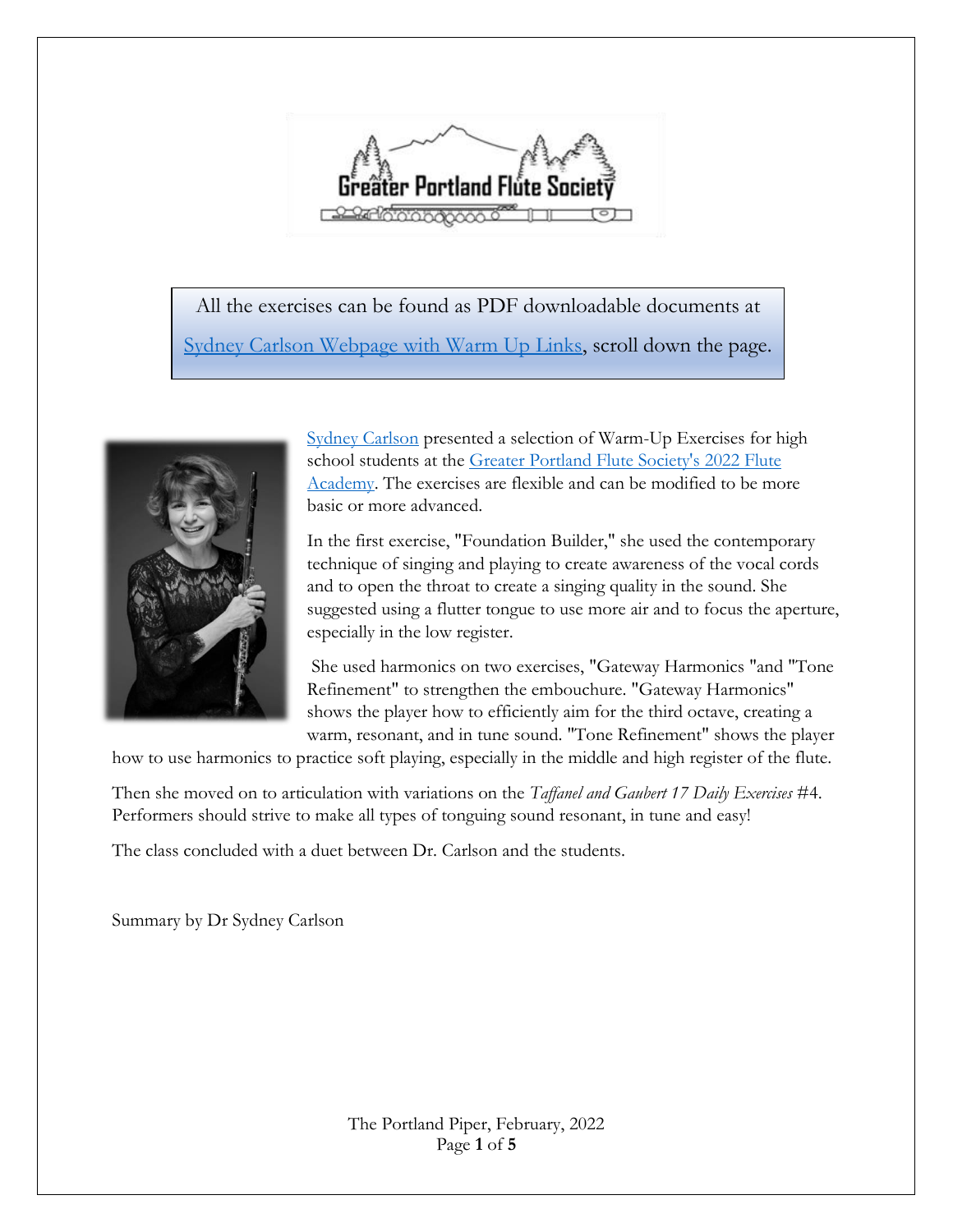# **Sponsors & Commercial Members**

GPFS acknowledges with gratitude the many years of support from our [Sponsors and Commercial Members.](https://gpfs.org/Commercial-Membership) It is because of their excellence that the GPFS mission can excel and celebrate our 44<sup>th</sup> year of extraordinary programming for the greater Portland area, including hosting visiting artists and local events, student study grants and a range of other resources for members and the community of flutists at large.

## **GPFS 2021-2022 Program Sponsors**

*The Greater Portland Flute Society thanks our Sponsors for their extraordinary support! Please show your appreciation by giving them your patronage.*



[Brannen Brothers Flutemakers, Inc.](https://www.brannenflutes.com/) 58 Dragon Court Woburn, MA 01801-1014 781-935-9522[, brannen@brannenflutes.com](mailto:brannen@brannenflutes.com)



[Canter Flute Repair](https://www.canterfluterepair.com/)

*Flute Repair Specialists* Beaverton, OR Straubinger & Muramatsu Certified JS Engineering Gold Pads 971-266-4096

The Portland Piper, February, 2022 Page **2** of **5**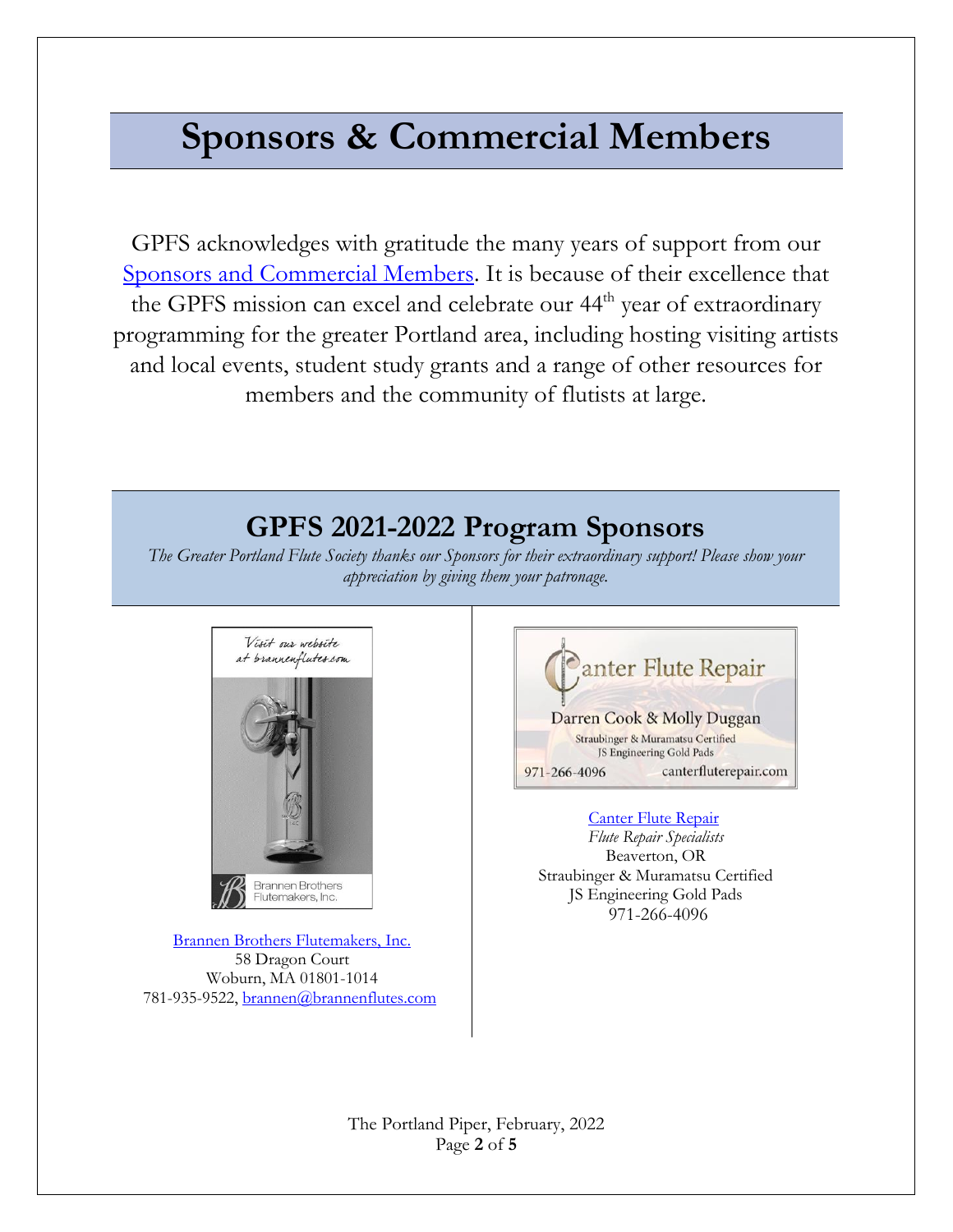# **GPFS 2021-2022 Program Sponsors**

*The Greater Portland Flute Society thanks our Sponsors for their extraordinary support! Please show your appreciation by giving them your patronage.*



 $\setminus$ 

[Carolyn Nussbaum Music Company](http://www.flute4u.com/) 625 Digital Drive, Ste 300 Plano, TX 75075 972-985-2662, 877-FLUTE4U (toll free) [info@flute4u.com](mailto:info@flute4u.com)



[Flute Center of New York](http://www.flutes4sale.com/) Phil Unger 1841 Broadway, Suite 1106 New York, NY 10023 212-307-9737, [flutephil@aol.com](mailto:flutephil@aol.com)



[FLUTEWORKS Seattle LLC](https://www.fwseattle.com/) [Facebook Page](https://www.facebook.com/fluteworksseattle/?ref=page_internal) 781-526-3677, [fluteworks@gmail.com](mailto:fluteworks@gmail.com) By appointment only



68 Nonset Path, Acton, MA 01720 978-268-0600 [www.wmshaynes.com](https://d.docs.live.net/b7076dfbb4084dbc/Documents/www.wmshaynes.com)

The Portland Piper, February, 2022 Page **3** of **5**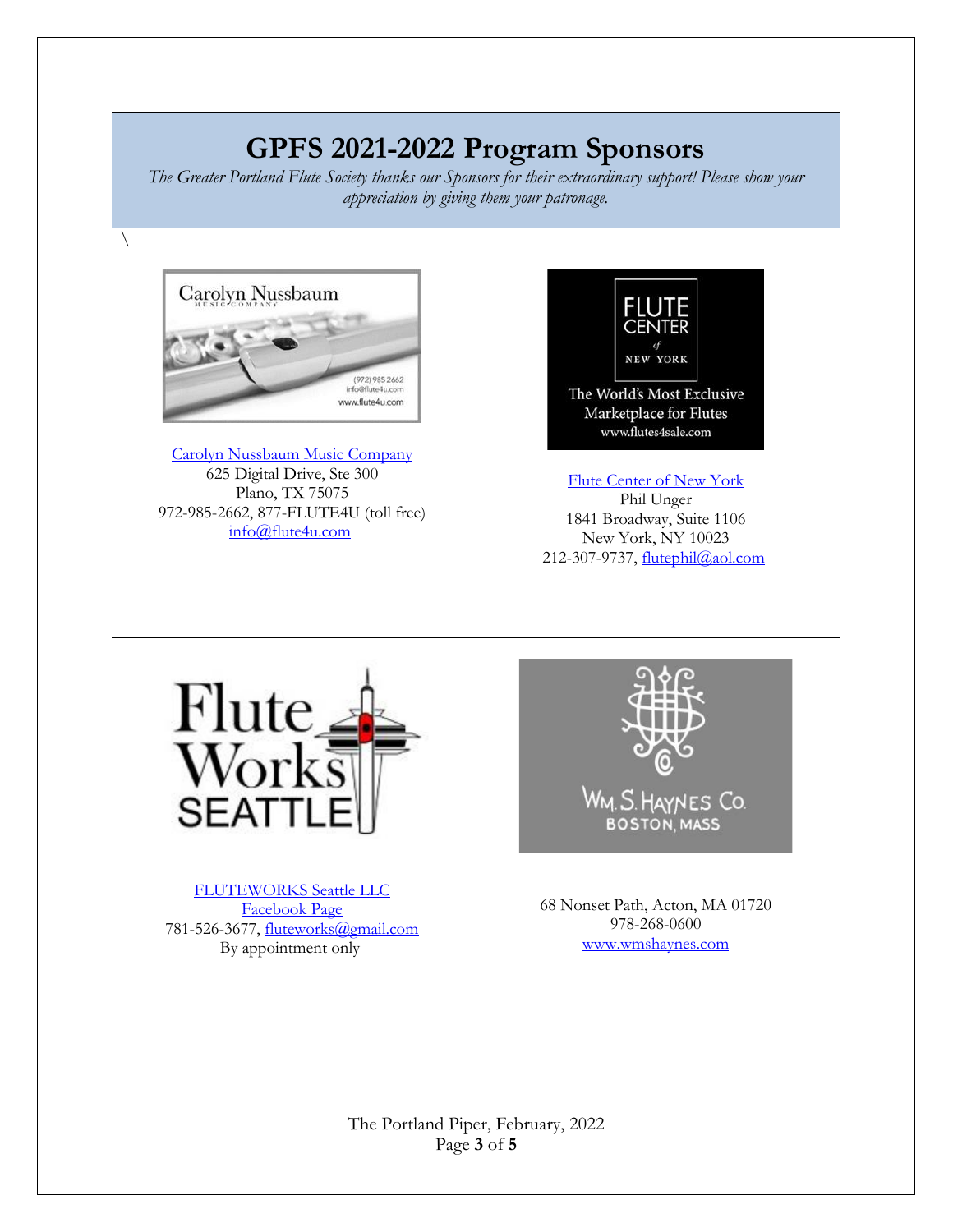### **GPFS 2021-2022 Commercial Members**

*The Greater Portland Flute Society also thanks our Commercial Members for their support! Please show your appreciation by giving them your patronage.*



[Altus Flutes](http://www.altusflutes.com/) 12020 Eastgate Blvd. Mt. Juliet, TN 37122 615-773-9918, [Chiarra.conn@khsmusic.com](mailto:Chiarra.conn@khsmusic.com)



[The Flute Pad,](https://gpfs.org/images/Marc_Grafe.pdf) in Lake Oswego Marc Grafe Flute Repairs and Adjustments Certified Straubinger Technician 503-351-5176, [marc@grafeworks.com](mailto:marc@grafeworks.com)



VERNE Q. POWELL' FLUTES

[Verne Q. Powell Flutes](https://www.powellflutes.com/en/) Christina Guiliano-Cobas, Marketing Director 1 Clock Tower Place, Suite 300 Maynard, MA 01754 978-461-6111 (main), 978-344-5159 (direct) [CG@PowellFlutes.com](https://d.docs.live.net/b7076dfbb4084dbc/Documents/CG@PowellFlutes.com)



[Burkart Flutes & Piccolos](http://www.burkart.com/) 2 Shaker Road, #D107 Shirley, MA 01464 978-425-4500, [info@burkart.com](mailto:info@burkart.com)



#### [Flute World](http://www.fluteworld.com/)

29920 Orchard Lake Rd. Farmington Hills, MI 48334 248-855-0410, [flutes@fluteworld.com](mailto:flutes@fluteworld.com)



[Miyazawa Flutes, Ltd.](https://miyazawa.com/) West Music 1214 5th Street, Coralville, IA 52241 319-351-2000, 800-397-9378 [info@miyazawa.com](https://d.docs.live.net/b7076dfbb4084dbc/Documents/info@miyazawa.com)

The Portland Piper, February, 2022 Page **4** of **5**